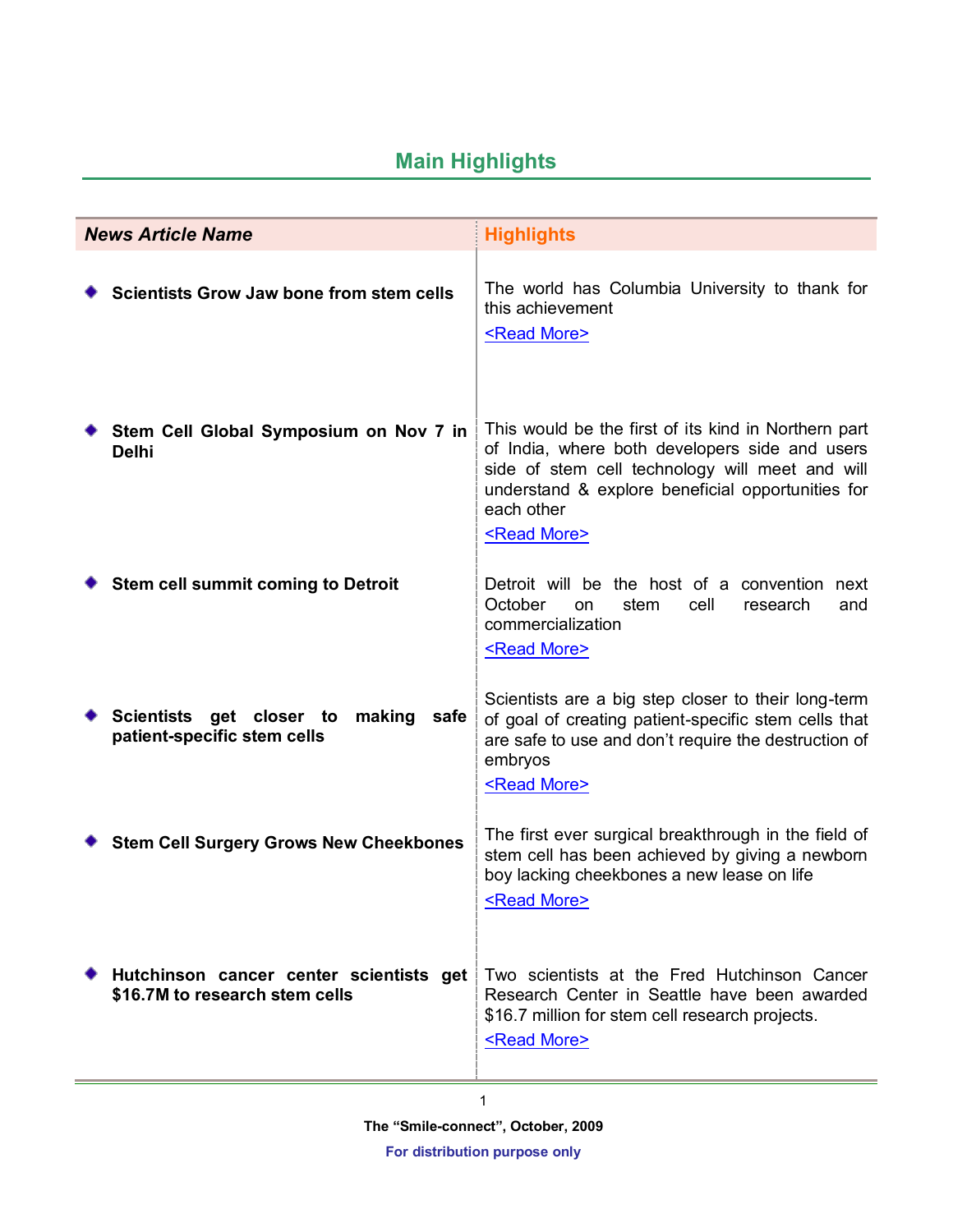# <span id="page-1-0"></span>**1. Scientists Grow Jaw bone from stem cells 10 October, 2009**

# **The jaw was created from bone marrow stem cells, aptly enough. The world has Columbia University to thank for this achievement. The jaw represents a possible range of treatments of serious, debilitating medical conditions with customized responses.**

Scientists have created part of the jaw joint in the lab using human adult stem cells.

They say it is the first time a complex, anatomically-sized bone has been accurately created in this way. It is hoped the technique could be used not only to treat disorders of the specific joint, but more widely to correct problems with other bones too.

The Columbia University study appears in Proceedings of the National Academy of Sciences.

The bone which has been created in the lab is known as the temporomandibular joint (TMJ).

roblems with the joint can be the result of birth defects, arthritis or injury.

Although they are widespread, treatment can be difficult.

The joint has a complex structure which makes it difficult to repair by using grafts from bones elsewhere in the body.

The latest study used human stem cells taken from bone marrow.

These were seeded into a tissue scaffold, formed into the precise shape of the human jaw bone by using digital images from a patient.

The cells were then cultured using a specially-designed bioreactor which was able to infuse the growing tissue with exactly the level of nutrients found during natural bone development.

Lead researcher Dr Gordana Vunjak-Novakovic said: "The availability of personalised bone grafts engineered from the patient's own stem cells would revolutionise the way we currently treat these defects".

Dr Vunjak-Novakovic said the new technique could also be applied to other bones in the head and neck, including skull bones and cheek bones, which are similarly difficult to graft.

The option to engineer anatomically pieces of human bone in this way could potentially transform the ability to carry out reconstruction work, for instance following serious injury or cancer treatment.

She said: "We thought the jawbone would be the most rigorous test of our technique; if you can make this, you can make any shape."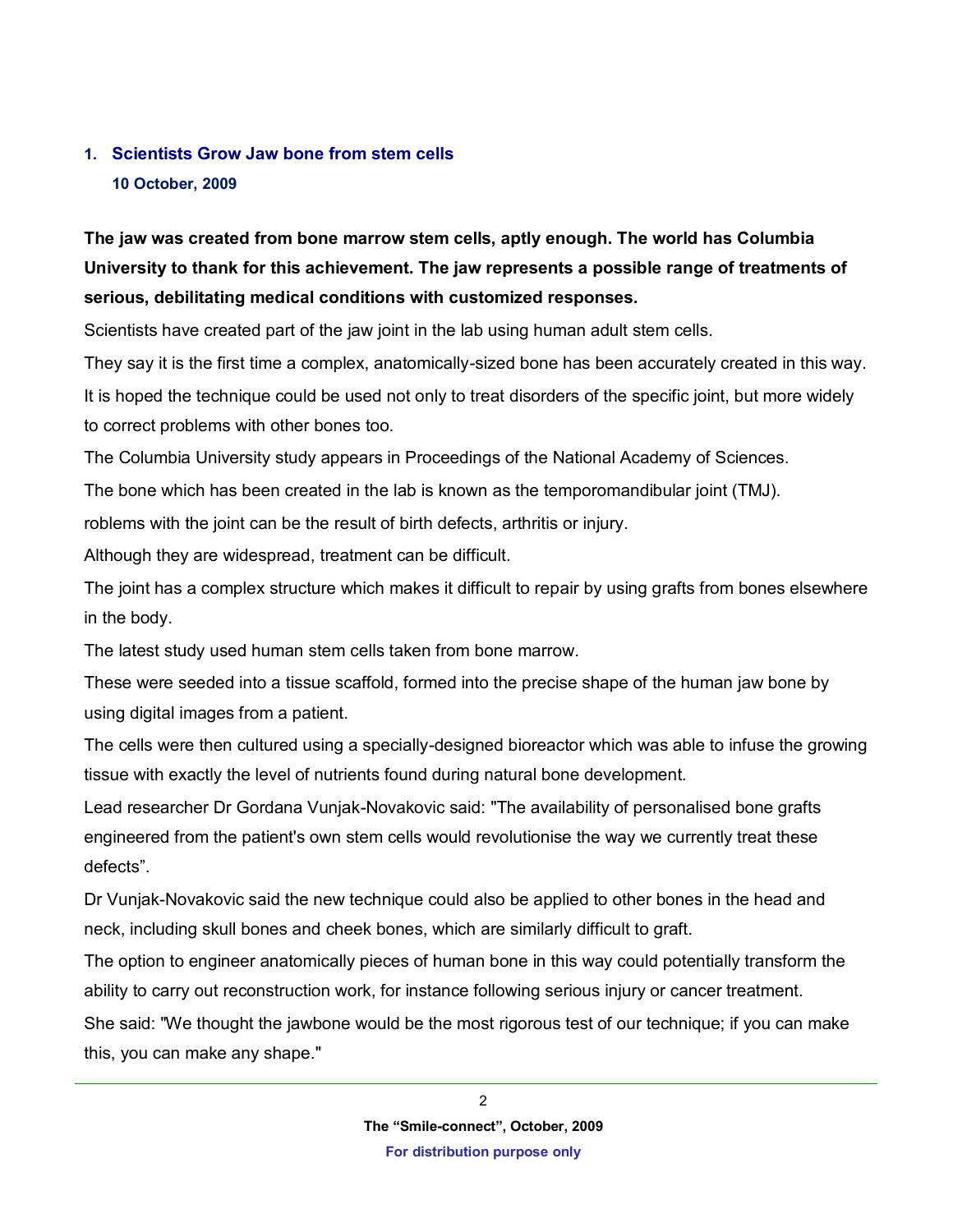She stressed that the joint created in the lab was bone only, and did not include other tissue, such as cartilage. However, the Columbia team is working on a new method for engineering hybrid grafts including bone and cartilage.

Another major challenge for scientists will be to find a way to engineer bone with a blood supply that can be easily connected to the blood supply of the host.

Professor Anthony Hollander, a tissue engineering expert from the University of Bristol who helped produce an artificial windpipe last year, said there was still a lot of work to be done before the new bone could be used on patients.

But he said: "One of the major problems facing scientists in this field is how to engineer a piece of bone with the right dimensions - that is critical for some of these bone defects.

"This is a lovely piece of tissue engineering which has produced bone with a high degree of accuracy in terms of shape."

**Source: BBC News** 

# <span id="page-2-0"></span>**2. Stem Cell Global Symposium, 2009 on Nov 7 in Delhi 13th October, 2009**

Stem Cell Global Foundation- a social welfare organization that aims to integrate all stem cell solution on a single platform is organizing Stem Cell Global Symposium (SCGS-2009) on November 07, 2009 at MRIU campus, Sector 43, Delhi-Surajkund Road, Faridabad, India. There will be a conference as well as exhibition running in parallel.

This would be the first of its kind in Northern part of India, where both developers side and users side of stem cell technology will meet and will understand & explore beneficial opportunities for each other. Where, Panel of no. of developers may together come out with some new development to this vast field of stem cell technology. Where, a patient can compliment doctor's stem cell lecture by sharing his/her experience of stem cell therapy.

Stem Cell Global Symposium 2009, will meet the Delegates invited from all over the Globe. The pool of delegates attending the Symposium is Doctors, Gynecologists, Regulatory People, Researchers,

Company Representatives representing National as well as International markets, Government officials dealing with stem Cells and other dignitaries etc...

Stem Cell Companies, Biotech Companies, Cord Blood Banks, Stem Cell Therapy Centres with in India and abroad, Clinical Research Institutes will share their experiences about stem cells, hope of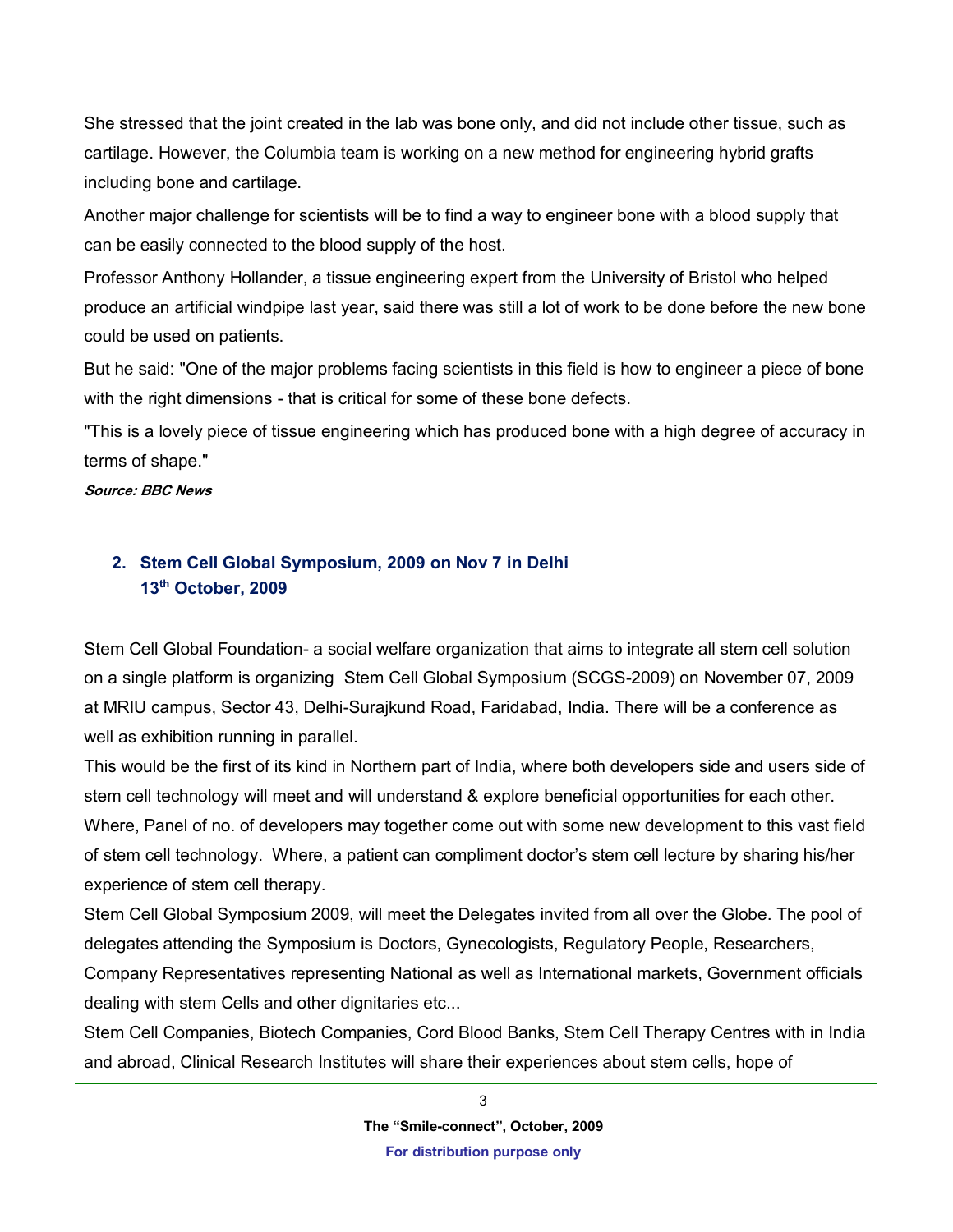treatment and advancing levels of treatment, side effects generally does it 'exist' or just a 'phobia'. Such messages will be delivered and spread worldwide from the desk of "Stem Cell Symposium – 2009".

To spread the information about the Stem Cell Technology, that is the talk of the town these days, our Media partners like World Health TV, USA, Bentham Science Publishers Ltd. having offices in UAE, USA, Asia And many more will play a vital role and catch this event live across the globe. Stem Cell Spectrum will also be released, a magazine by Stem Cell Global Foundation, that would be distributed to about one lac people attending the conference and stem cell associated experts. To know more and to quench your thirst of knowledge about Stem Cell Technology, how it works, how it is 'done' or does this unheard technology really 'exists', if exists, who are the people associated with the technology, you have to become a part of this symposium.

Stem Cell Global Foundation says:-

"Stem Cell Technology has the potential to improve the Life But to gain its real worth, it needs to be known & available to the needy people."

And this symposium, SCGS-2009 is one of the effort to bring Stem cell solutions whether its therapeutic use, banking technology, research under progress, successful patient stories, innovative stem cell lab supportive material or ethical principles involved from different corners of the world on a single stage making Stem Cell Technology a Provision to its Users.

**Source: Pharmabiz.com**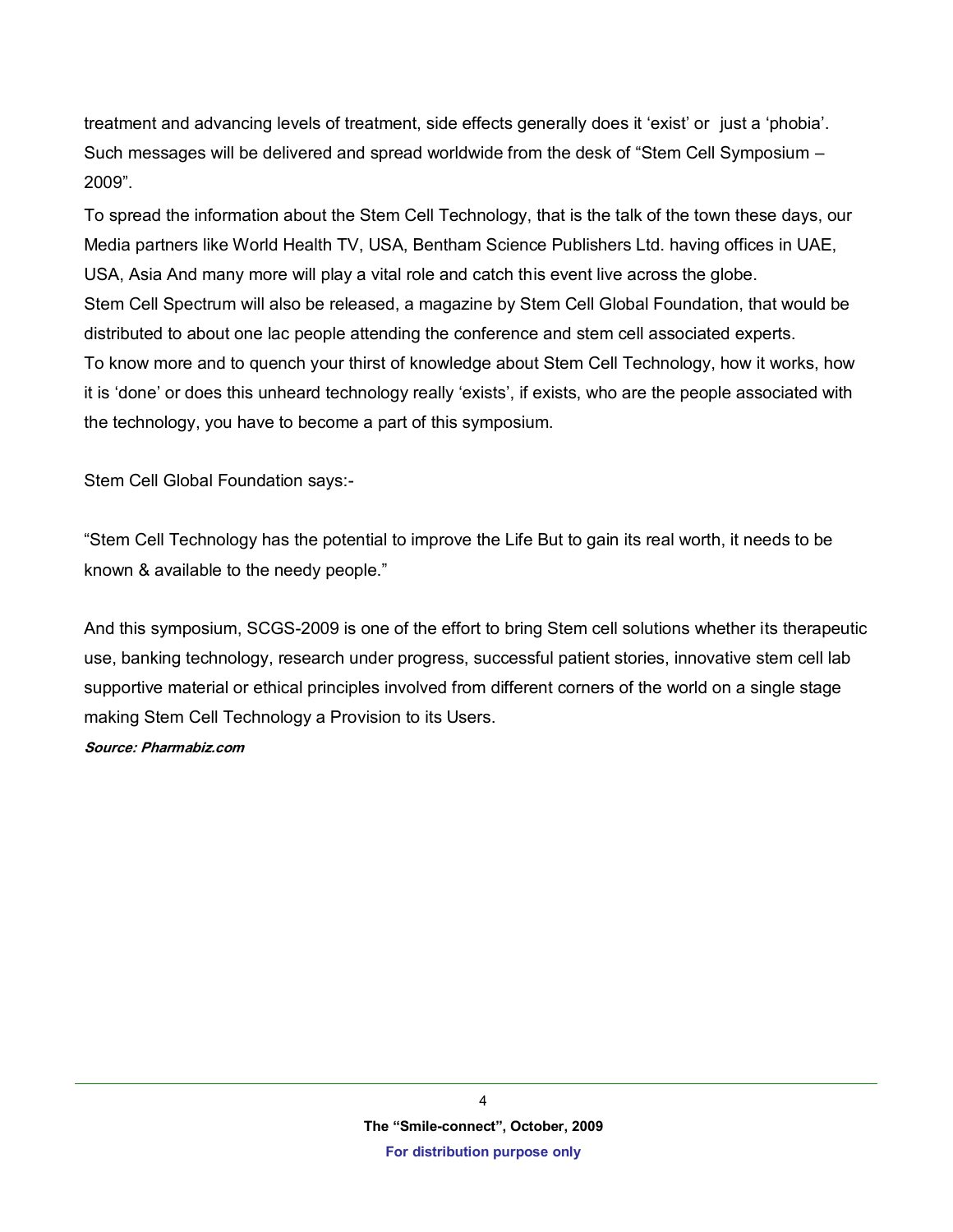### <span id="page-4-0"></span>**3. Stem cell summit coming to Detroit**

### **14th October, 2009**

Michigan Gov. Jennifer Granholm and Detroit Mayor Dave Bing are expected to announce the city will be the host of a convention next October on stem cell research and commercialization.

A person with knowledge of the event says the World Stem Cell Summit will bring its annual three-day event to Detroit. The person isn't authorized to comment and requested anonymity.

Granholm, Bing and representatives of University of Michigan, Michigan State University and Wayne State University plan to announce the summit Thursday afternoon.

Granholm spokeswoman Liz Boyd would not confirm any details about the announcement Wednesday. The event is expected to draw more than 1,200 business, academic and government leaders from 25 countries. This year's summit was held last month in Baltimore.

#### **Source: Chicago Tribune News**

## <span id="page-4-1"></span>**4. Scientists get closer to making safe patient-specific stem cells**

### **8 th October, 2009**

Induced pluripotent stem cells – also known as iPS cells – are all the rage in the nascent field of regenerative medicine. Like embryonic stem cells, they have the potential to become any type of cell in the body and could be used to grow replacement parts, such as insulin-producing beta cells for diabetes patients or nerve cells for repairing spinal cord injuries.

Even better, they can be made by reprogramming skin or other cells from the patients who need them. That not only eliminates the need to use embryos, it ensures that the replacement tissues made from iPS cells are genetically matched to patients and won't be rejected by the body's immune system.

But there's still a big catch: In order to rewind adult cells to a pluripotent state, researchers have to turn on a set of dormant genes that have the potential to cause tumors. So do the viruses they use to activate those genes.

So researchers have been looking for ways around this problem. One approach is to snip out the genes and viruses once the reprogramming is complete. Another is to use DNA sequences called transposons in place of viruses, then delete the transposons after they're no longer needed. One group of researchers has even used genetic engineering to modify the key genes so that they can enter the skin cells without requiring viruses or transposons.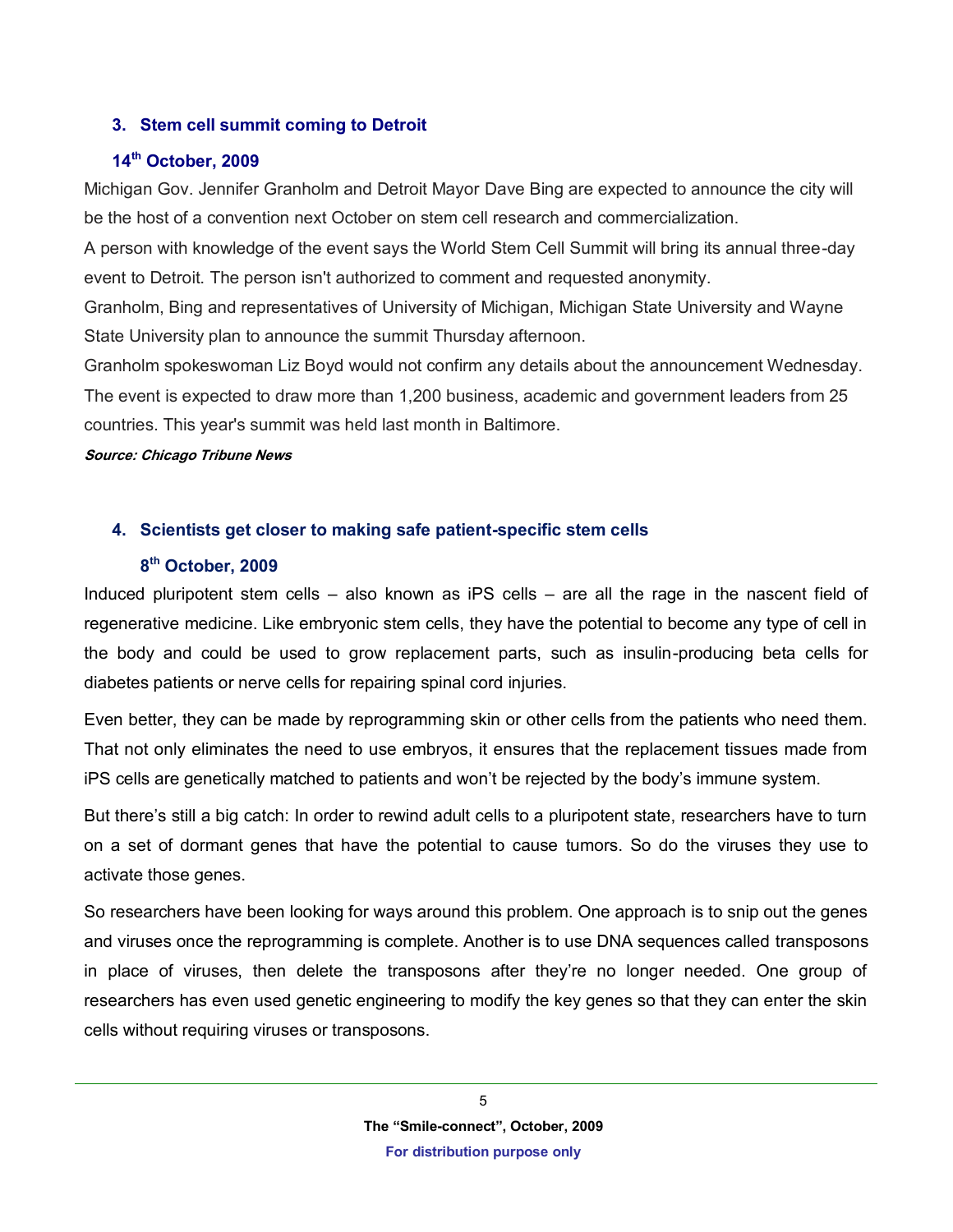But many scientists think the safest approach is to replace the genes altogether with so-called small molecules. In a study published online today in the journal Cell Stem Cell, researchers from theHarvard Stem Cell Institute report that a single compound they dubbed RepSox can replace two of the four key reprogramming genes.

"We're halfway home, and remarkably we got halfway home with just one chemical," senior authorKevin Eggan, a professor in Harvard's department of stem cell and regenerative biology, said in a statement.

Eggan's team identified RepSox by screening 200 compounds and waiting a couple of weeks to see which of them did the best job of transforming mouse cells into iPS cells in combination with three of the four reprogramming genes. The researchers were surprised to find that their compound not only replaced the gene Sox2 (hence the name RepSox), but also made the gene c-Myc obsolete.

Now the group will turn its attention to finding other small molecules that could replace the remaining genes – Oct4 and Klf4 – as well, "opening a route to purely chemical programming," they write.

*Source: Los Angeles News* 

#### <span id="page-5-0"></span>**5. Stem Cell Surgery Grows New Cheekbones**

#### **10th October, 2009**

The surgery used cadaver bone and the boy's own stem sells to grow new facial bones.

Brad Guilkey, 15, suffers from a rare kind of genetic disorder, wherein the bones and other tissues are prevented to develop in the face. Besides the severe facial disfigurements, the condition also causes Brad's ability to play sports to be limited, like other boys of his age. Without the bones in the face he could crush his eyeballs by just a blow from the basketball.

Doctors at the Cincinnati Children's Hospital Medical Center performed an experimental treatment on Brad, implanting cadaver bone in his face and injecting his own stem cells into it, during an eight-houur surgical procedure.

This surgery was conducted in May and since then Brad has grown solid bone in his face facilitated by the stem cells triggering the cadaver bone back to life. Dr. Jesse Taylor of the Cincinnati Children's Hospital Medical Centre, is extremely taken aback with the breathtaking success of the experimental stem cell surgery.

Brad's parents consider it nothing less than a miracle.